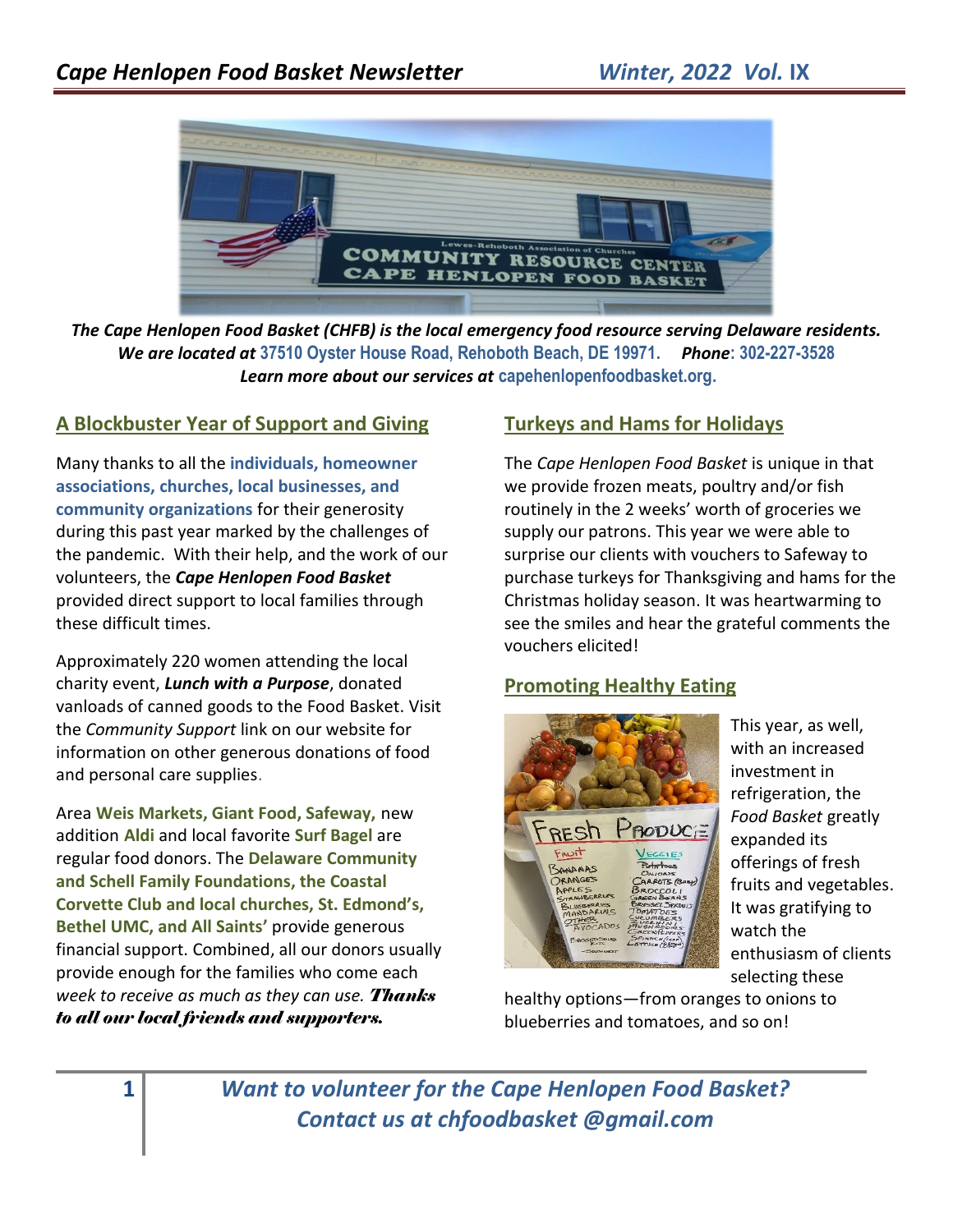

## *VOLUNTEER PROFILE: Tom & LaVonne Wontorek*

The *Cape Henlopen Food Basket* has been fortunate over many years to have the dedicated service of LaVonne and Tom Wontorek. They both recently retired from their CHFB volunteer duties, and their replacements know the level of work they will have to pick up. LaVonne was a Board member, and in recent years she managed the inventory by ordering food, coordinating deliveries from the USDA, and shopping for extra supplies. Tom was our statistics guru— he maintained client information and filed required reports. "I like spreadsheets," he says. Good thing for us! He recently converted our old paper-based client in-take system to a computerized one, and he helped train our volunteer staff to use it.

These two Midwesterners (LaVonne, Wisconsin and Tom, Indiana) met while completing Air Force training in Texas. From there, they had full and interesting careers in different parts of the country while raising their two sons and a daughter. LaVonne trained as a nurse, and in addition to working in that profession, she volunteered for hospice, main street organizations, cultural societies, and service agencies wherever she happened to live. "I've been volunteering my entire life," she comments. "Support is usually available—people want to help." Tom spent almost all of his working life in local government. With a Master's Degree in Public Administration, Tom has been in city management in Tennessee, Connecticut, Wisconsin, and most recently, as City Manager in Lewes, Delaware from 2004 to 2006. Now, they will take time to enjoy themselves. With a son in the theater business, they may have many more trips to New York on their agenda.

Tom and LaVonne live within walking distance of the Cape Henlopen Food Basket, and on any given day, whether they were scheduled for volunteer hours or not, they would walk over and help out. We will miss that. *Thank you, LaVonne and Tom!*

**Note:** In 2021, *90 dedicated CHFB volunteers* served clients, ordered food, bagged groceries, stocked shelves, and picked up food donations. This amounted to **almost 4,900 volunteer hours!** *WE LOVE OUR VOLUNTEERS!*

#### *REFER A FAMILY IN NEED*

During 2021, the *Cape Henlopen Food Basket* distributed *3,595 food allotments to families and individuals.* If you know a family in need, do not hesitate to refer them to the *Food Basket* for two weeks' worth of groceries, including fresh fruits, vegetables and meat.

#### **OPEN**

# **Mondays Wednesdays Fridays 10 AM to 2 PM**

### *Donate Online!*

In 2020, the CHFB initiated a successful online donation feature through the *Cape Henlopen Food Basket website*. We look forward to its continued success as a convenient way to allow the *Food Basket* to serve greater numbers of hungry families in our region. *Donations to the Food Basket, a 501 C 3 organization, are tax deductible*. To try it out, visit capehenlopenfoodbasket.org.

**2** *Want to volunteer for the Cape Henlopen Food Basket? Contact us at chfoodbasket @gmail.com*